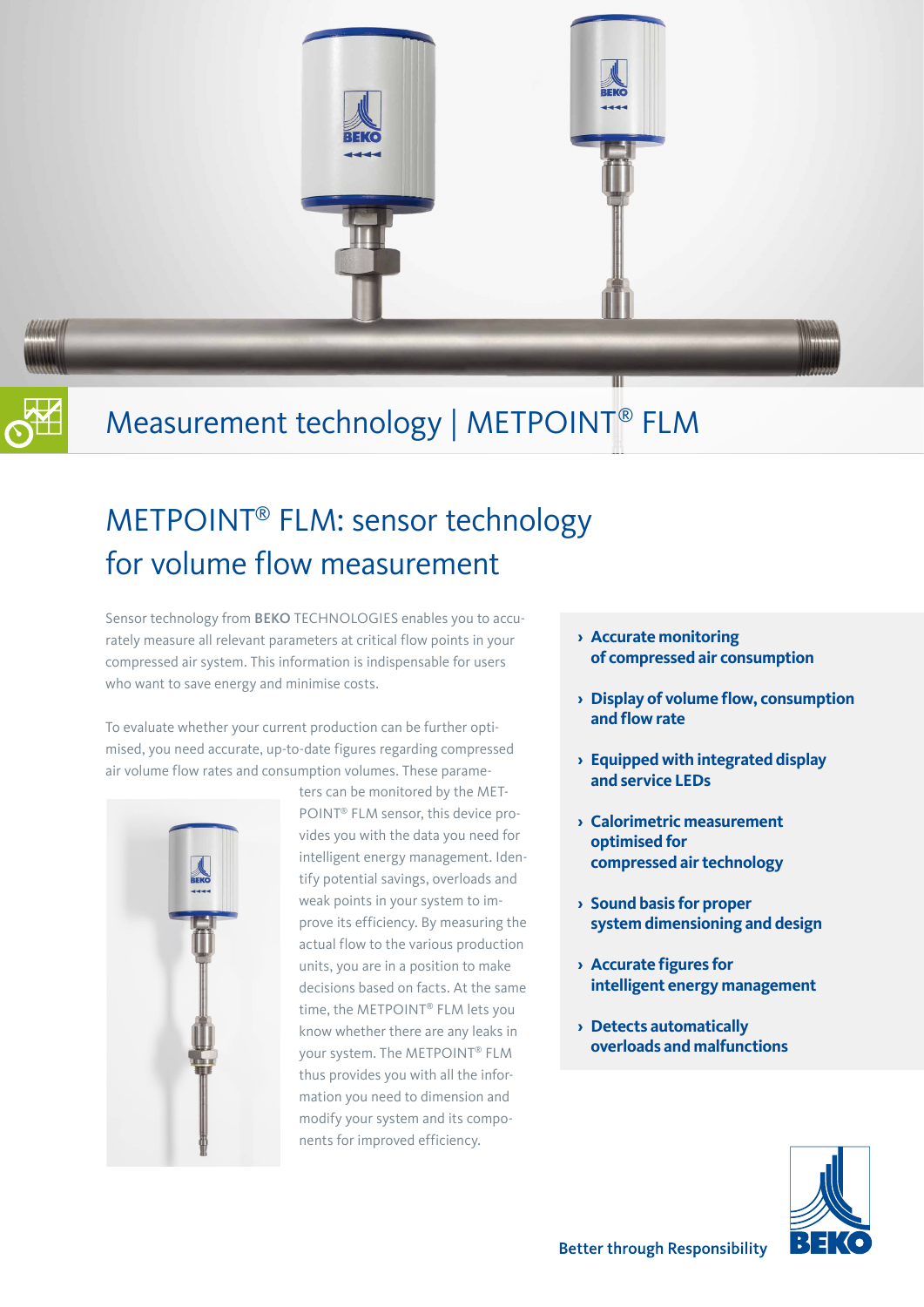### METPOINT® FLM SF53 flow sensor



|              | Measuring line dimensions |                  |             |             |                   |                   |             |
|--------------|---------------------------|------------------|-------------|-------------|-------------------|-------------------|-------------|
|              | DN8                       | <b>DN15</b>      | <b>DN20</b> | <b>DN25</b> | <b>DN32</b>       | <b>DN40</b>       | <b>DN50</b> |
| $\mathbb{R}$ | $R\frac{1}{4}$ "          | $R\frac{1}{2}$ " | $R^{3}/4"$  | R1"         | $R1\frac{1}{4}$ " | $R1\frac{1}{2}$ " | R2"         |
| H1           | 186.7                     | 186.7            | 186.7       | 186.7       | 186.7             | 186.7             | 186.7       |
| Н            | 193.6                     | 197.4            | 200.2       | 203.5       | 207.9             | 210.9             | 216.9       |
| L1           | 137                       | 210              | 275         | 275         | 275               | 275               | 275         |
| n.           | 194                       | 300              | 475         | 475         | 475               | 475               | 475         |

#### METPOINT<sup>®</sup> FLM SF53 flow sensor





|           | <b>Housing dimensions</b>           |                 |  |
|-----------|-------------------------------------|-----------------|--|
|           | Model with display                  | Model with LEDs |  |
| А         | G 1/2" (ISO 228/1)                  |                 |  |
| B         | 415 mm (standard)                   |                 |  |
| $\subset$ | 80 mm                               |                 |  |
| D         | $\emptyset$ 11.7 mm                 |                 |  |
| F         | 220 mm (standard), optional: 400 mm |                 |  |
| F         | 94 mm                               |                 |  |
| G         | 102                                 | 105.5           |  |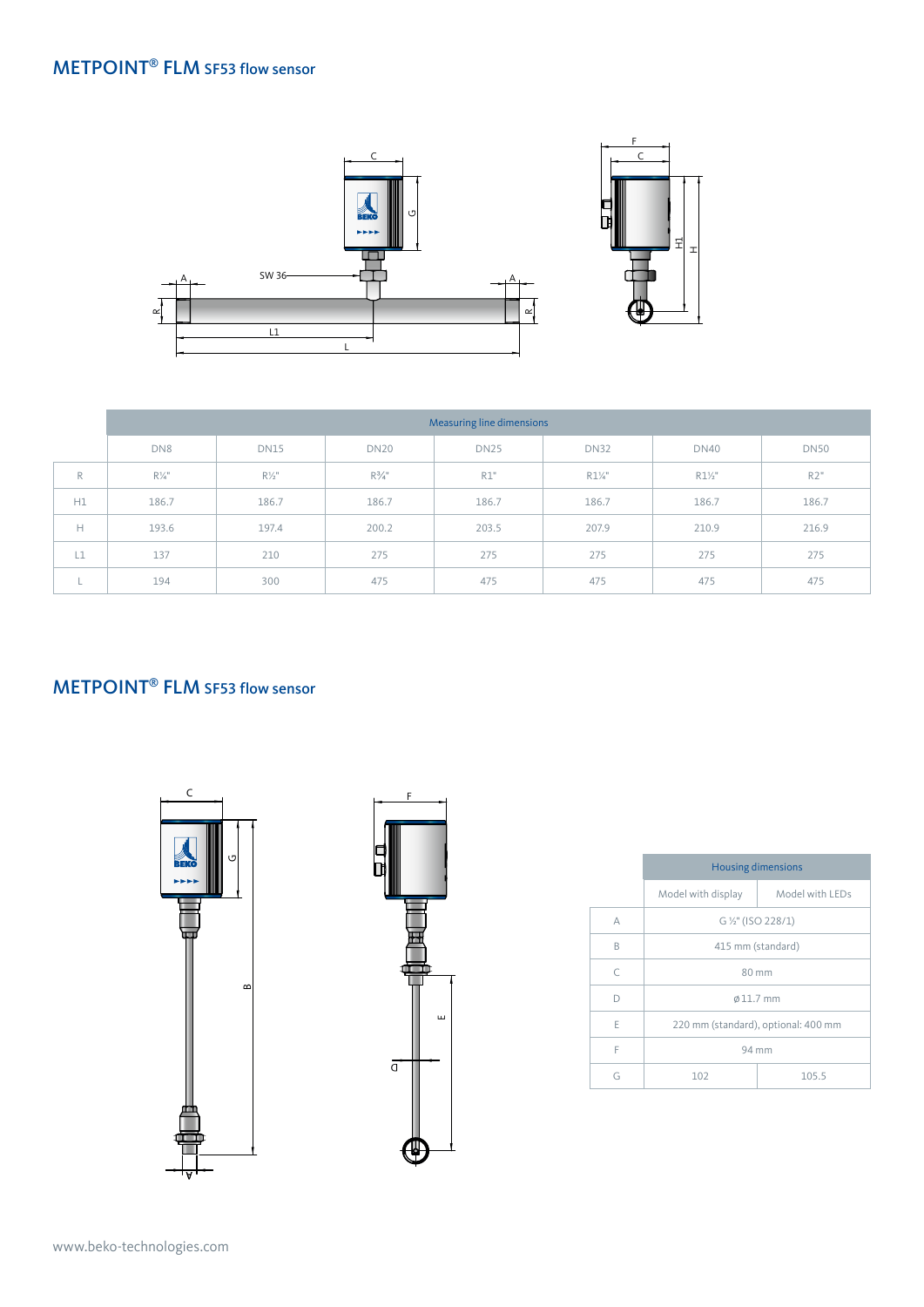#### METPOINT® FLM SF53 flow sensor

Volume flow metering

| <b>Technical data</b>                   |                                                                   |  |  |  |  |
|-----------------------------------------|-------------------------------------------------------------------|--|--|--|--|
| Measuring technique                     | Calorimetric                                                      |  |  |  |  |
| Measured parameters                     | Standard units: m <sup>3</sup> /h, m <sup>3</sup> and m/s         |  |  |  |  |
| Display                                 | Service LED or TFT 1.8" display                                   |  |  |  |  |
| Accuracy                                | $+1.5$ % v.M. $+0.3$ % v.E.                                       |  |  |  |  |
| Power supply                            | 18 bis 36 VDC                                                     |  |  |  |  |
| Output signal                           | 420 mA, RS485 (MODBUS RTU)                                        |  |  |  |  |
| Pulse output                            | 1 pulse per m <sup>3</sup> or per litre,<br>floating pulse output |  |  |  |  |
| Operating pressure                      | max. 16 bar, optional up to 50 bar                                |  |  |  |  |
| Media                                   | Air, gases                                                        |  |  |  |  |
| Sensor                                  | Pt45; Pt1000                                                      |  |  |  |  |
| Screw fitting                           | G 1/2" (ISO 228/1)                                                |  |  |  |  |
| Material of sensor tube<br>and fittings | 1.4301 stainless steel                                            |  |  |  |  |
| Housing material                        | Powder-coated aluminium                                           |  |  |  |  |
| IP class                                | IP 65                                                             |  |  |  |  |
| Operating temperature                   | $-30 + 140$ °C for sensor tube<br>-30  80 °C for housing          |  |  |  |  |
| Humidity of<br>medium                   | max. 90 % rH (no droplets)                                        |  |  |  |  |

#### METPOINT® FLM SF13 compact

Volume flow metering

| <b>Technical data</b>        |                                                                    |  |  |  |  |
|------------------------------|--------------------------------------------------------------------|--|--|--|--|
| Measuring technique          | Calorimetric                                                       |  |  |  |  |
| Measured parameters          | Standard units: m <sup>3</sup> /h, m <sup>3</sup> and m/s          |  |  |  |  |
| Display                      | Service LED or TFT 1.8" display                                    |  |  |  |  |
| Accuracy                     | $\pm$ 1,5 % v.M. $\pm$ 0,3 % v.E.                                  |  |  |  |  |
| Power supply                 | 18 bis 36 VDC                                                      |  |  |  |  |
| Output signal                | 420 mA, RS485 (MODBUS RTU)                                         |  |  |  |  |
| Pulse output                 | 1 pulse per m <sup>3</sup> or per litre,<br>floating pulse output  |  |  |  |  |
| Operating pressure           | max 16 har                                                         |  |  |  |  |
| Media                        | Air, gases                                                         |  |  |  |  |
| Sensor                       | Pt45; Pt1000                                                       |  |  |  |  |
| Measuring line ma-<br>terial | Version with fitting thread: 1.4301 or 1.4404 stain-<br>less steel |  |  |  |  |
| Sensor tube material         | 1.4301 stainless steel                                             |  |  |  |  |
| Housing material             | Powder-coated aluminium                                            |  |  |  |  |
| IP class                     | IP 65                                                              |  |  |  |  |
| Operating temperature        | $0+50 °C$                                                          |  |  |  |  |
| Humidity of<br>medium        | max. 90 % rH (no droplets)                                         |  |  |  |  |

## Principle behind METPOINT® FLM



Two temperature sensors are installed in series in the direction of flow. The first temperature sensor measures the current process temperature of the compressed air, while the second sensor is electrically heated to a temperature that is 40 K higher than that of the first sensor.

Higher volume flows results in a quicker drop in temperature at the sensors, so that the electric heater of the second

sensor must increase its heat output.

The electric energy required to maintain the temperature difference is proportional to the volume flow. This energy consumption is converted to provide the relevant flow measurements. Taking into account the inside diameter of the pipe, the METPOINT® FLM determines the exact volume flow rate.